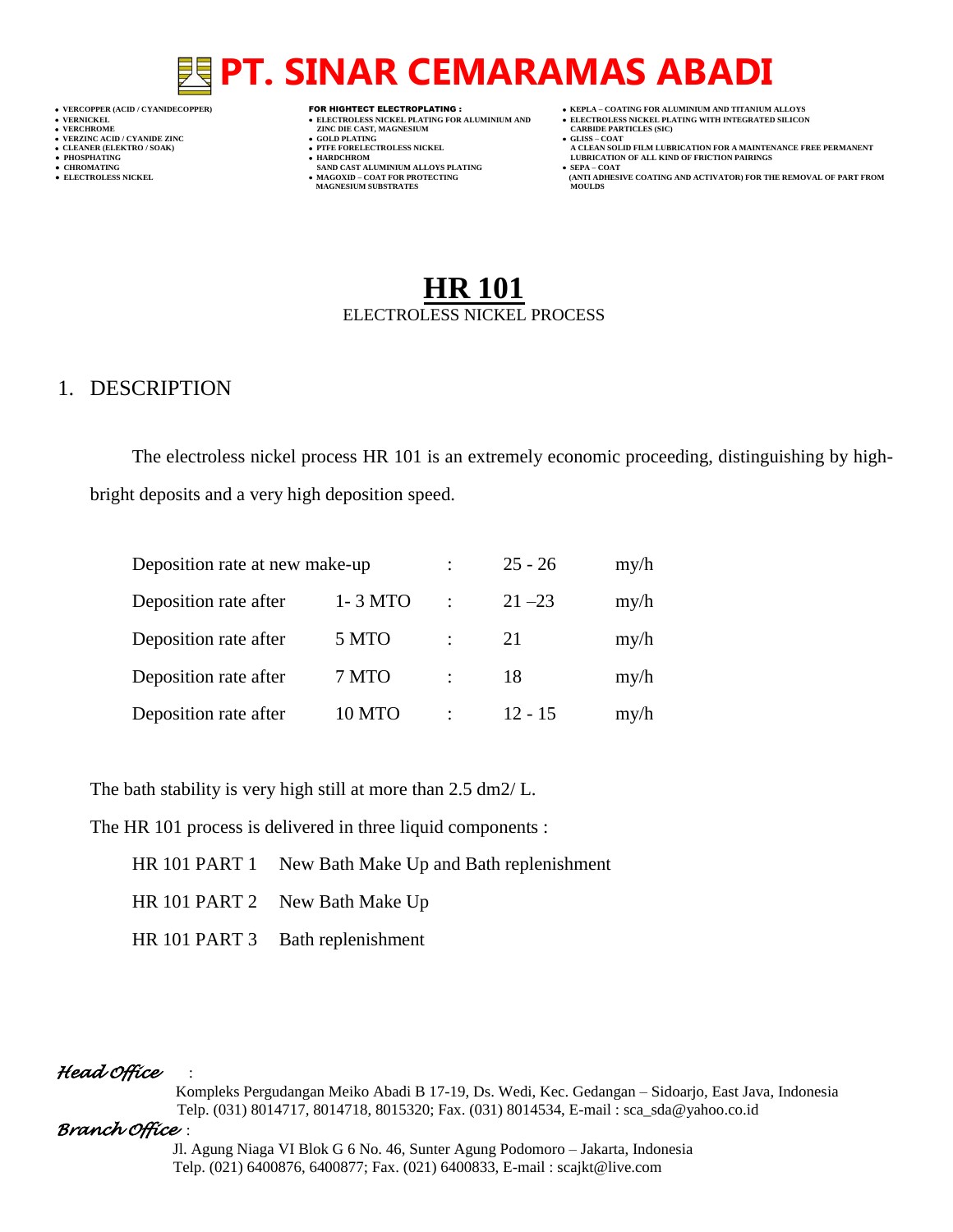- 
- 

**VERT ASSESSED ASSESSED ASSESSED ASSESSED ASSESSED ASSESSED ASSESSED ASSESSED ASSESSED ASSESSED ASSESSED ASSESSED ASSESSED ASSESSED ASSESSED ASSESSED ASSESSED ASSESSED ASSESSED ASSESSED ASSESSED ASSESSED ASSESSED ASSESSED** 

- **VERZINC ACID / CYANIDE ZINC GOLD PLATING GLISS – COAT**
	-
- **•** CHROMATING **CHROMATING • CHROMATING • CHROMATING • CHROMATING • CHROMATING • MAGOXID COAT** FOR PROTECTING **MAGNESIUM SUBSTRATES**
- **VERCOPPER (ACID / CYANIDECOPPER)** FOR HIGHTECT ELECTROPLATING :  **KEPLA – COATING FOR ALUMINIUM AND TITANIUM ALLOYS**
- **VERNICKEL ELECTROLESS NICKEL PLATING FOR ALUMINIUM AND ELECTROLESS NICKEL PLATING WITH INTEGRATED SILICON**
	-
- **CLEANER (ELEKTRO / SOAK) PTFE FORELECTROLESS NICKEL A CLEAN SOLID FILM LUBRICATION FOR A MAINTENANCE FREE PERMANENT ● PHOSPHATING HARDCHROM LUBRICATION OF ALL KIND OF FRICTION PAIRINGS** 
	- **● ELECTROLESS NICKEL MAGOXID – COAT FOR PROTECTING (ANTI ADHESIVE COATING AND ACTIVATOR) FOR THE REMOVAL OF PART FROM**
	-

## 2. SOLUTION MAKE – UP

#### a) BATH MAKE-UP FOR 100 LITRES

| <b>HR</b> 101 Part 1 | 6. | litres    |
|----------------------|----|-----------|
| <b>HR</b> 101 Part 2 |    | 15 litres |
| Deionized water      | 79 | litres    |

The bath – tub is filled up to approx. 60 % of the planned volume with deionized water. Under stirring the required quantities of HR 101 Part 1 and 2 are successively added. After having filled up to final volume the electrolyte is heated up to recommended temperature and the pH value adjusted.

| <b>Bath Temperature</b> | $85 - 93$ OC |
|-------------------------|--------------|
| pH value                | $4.2 - 5.2$  |

please see special information on page 3 of this operating instruction.

#### b) Bath Replenishment

For 100 gr nickel metal are required : 1 litre of HR 101 Part 1

1 litre of HR 101 Part 3

#### *Head Office* :

 Kompleks Pergudangan Meiko Abadi B 17-19, Ds. Wedi, Kec. Gedangan – Sidoarjo, East Java, Indonesia Telp. (031) 8014717, 8014718, 8015320; Fax. (031) 8014534, E-mail : sca\_sda@yahoo.co.id

#### *Branch Office* :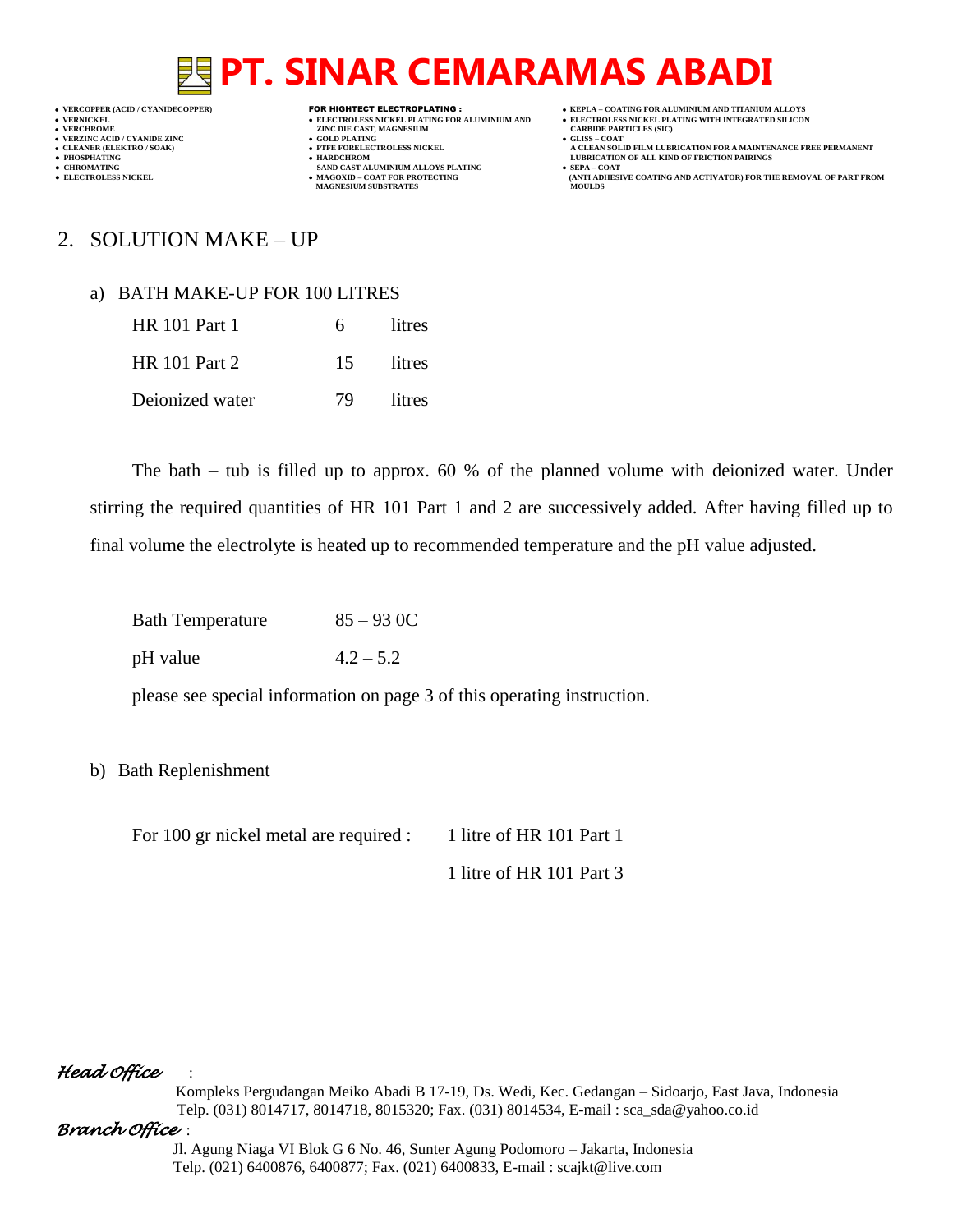- 
- 
- 

- **VERFORM ZINC DIE CAST, MAGNESIUM CARBIDE PARTICLES (SIC)**<br> **CARBIDE PARTING**
- **VERZINC ACID / CYANIDE ZINC GOLD PLATING GLISS – COAT**
	-
- **•** CHROMATING **CHROMATING • CHROMATING • CHROMATING • CHROMATING • CHROMATING • MAGOXID COAT** FOR PROTECTING **MAGNESIUM SUBSTRATES**
- **VERCOPPER (ACID / CYANIDECOPPER)** FOR HIGHTECT ELECTROPLATING :  **KEPLA – COATING FOR ALUMINIUM AND TITANIUM ALLOYS**
- **VERNICKEL ELECTROLESS NICKEL PLATING FOR ALUMINIUM AND ELECTROLESS NICKEL PLATING WITH INTEGRATED SILICON**
	-
- **CLEANER (ELEKTRO / SOAK) PTFE FORELECTROLESS NICKEL A CLEAN SOLID FILM LUBRICATION FOR A MAINTENANCE FREE PERMANENT ● PHOSPHATING HARDCHROM LUBRICATION OF ALL KIND OF FRICTION PAIRINGS** 
	- **ELECTROLESS AND ACTIVATOR) FOR THE REMOVAL OF PART FROM (ANTI ADHESIVE COATING AND ACTIVATOR) FOR THE REMOVAL OF PART FROM**

### 3. COATING PROPERTIES

| a) Concentration of phosphor                          | $5 - 8 \%$               |
|-------------------------------------------------------|--------------------------|
| b) Temper $HV 100$                                    | $500 - 600$              |
| c) Temper HV 100 after tempering at 400 $\sigma$ C    | $900 - 1000$             |
| d) Melting point o $C$                                | $870 - 950$ o C          |
| e) Magnetic properties                                | slightly magnetic        |
| f) Reaction of corrosion-resistance $(25 \text{ my})$ | 100 hours (DIN SS 50021) |
| g) Nitric acid test                                   | light discoloration      |
| h) Electric resistance (Micro ohm/cm)                 | $50 - 100$               |
|                                                       |                          |

#### 4. BATH EQUIPMENT

Stainless steel tubs with anodic protection or polypropylene tubs are recommended. (For use of plastic tubs, the handling of the electrolyte is simplified, when a heat resistant plastic foil is put in. By this means the inconvenient and trouble some passivation by nitric acid is no more required.)

A powerful movement of the electrolyte is recommended. It is absolutely necessary to dispose of a good exhaust or to cover the bath.

Moreover it is recommendable to keep the bath covered during breaks.

## 5. FILTRATION

A continuous filtration through a 5 my filter is necessary. There by the electrolyte should be turned over at least 6 times per hour. If a continuous filtration is not possible, the electrolyte must be cooled down after work ending and filtered in another bath container through a 5 my filter.

#### *Head Office* :

 Kompleks Pergudangan Meiko Abadi B 17-19, Ds. Wedi, Kec. Gedangan – Sidoarjo, East Java, Indonesia Telp. (031) 8014717, 8014718, 8015320; Fax. (031) 8014534, E-mail : sca\_sda@yahoo.co.id

#### *Branch Office* :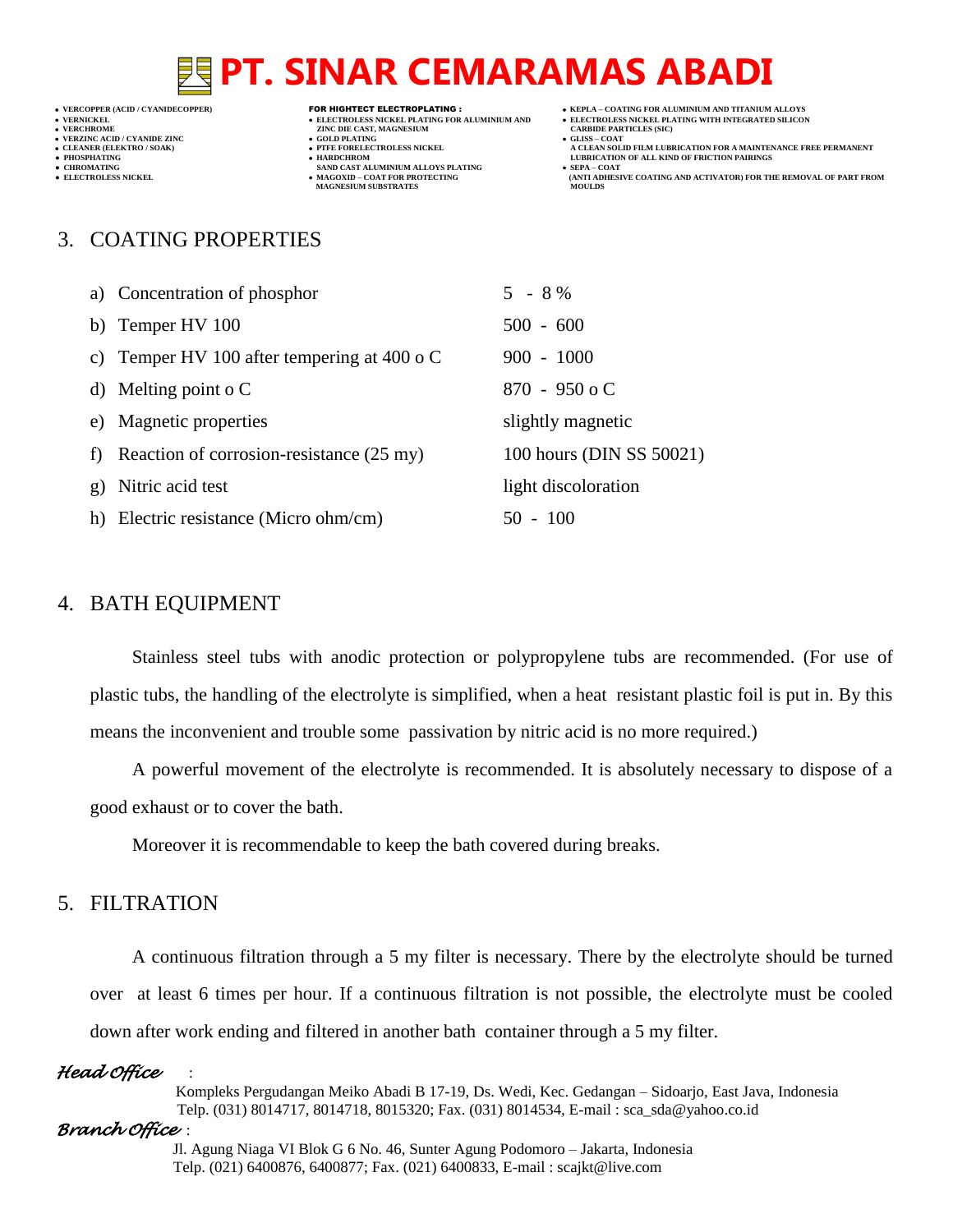

- 
- 
- 
- **VERFORM ZINC DIE CAST, MAGNESIUM CARBIDE PARTICLES (SIC)**<br> **CARBIDE PARTING**
- 
- **PHOSPHATING HARDCHROM LUBRICATION OF ALL KIND OF FRICTION PAIRINGS •** CHROMATING **CHROMATING • CHROMATING • CHROMATING • CHROMATING • CHROMATING • MAGOXID** – **COAT** FOR PROTECTING
	- **MAGNESIUM SUBSTRATES**
- **VERCOPPER (ACID / CYANIDECOPPER)** FOR HIGHTECT ELECTROPLATING :  **KEPLA – COATING FOR ALUMINIUM AND TITANIUM ALLOYS**
	-
- **CLEANER (ELEKTRO / SOAK) PTFE FORELECTROLESS NICKEL A CLEAN SOLID FILM LUBRICATION FOR A MAINTENANCE FREE PERMANENT**
	- **ELECTROLESS AND ACTIVATOR) FOR THE REMOVAL OF PART FROM (ANTI ADHESIVE COATING AND ACTIVATOR) FOR THE REMOVAL OF PART FROM <b>MOULDS**

# 6. BATH MOVEMENT

As mentioned already unter Bath Equipment it is important to dispose of a good bath movement. This can be made by air blowing in. A good bath circulation prevents local overheating as well as a loss of the electrolyte stability incident there to.

Provided that the electrolyte is turned over at least 6 times per hour by means of a filter pump or a good movement of the goods is available, overheating is no more possible.

## 7. BATH HEATING

For bath heating immersion heaters of high-grade steel or coated with teflon, should be used. (attention to local over heating)

**NOTICE :** In case that bath operation is made without use of put – in plastic foils. The used tubs must be passivated after each emptying, before refilling, with 30% of nitric acid. Ensuing it must be very carefully rinsed with water. Residues of nitric acid reduce the deposition speed, resp. lower life of the electrolyte.

### *Head Office* :

 Kompleks Pergudangan Meiko Abadi B 17-19, Ds. Wedi, Kec. Gedangan – Sidoarjo, East Java, Indonesia Telp. (031) 8014717, 8014718, 8015320; Fax. (031) 8014534, E-mail : sca\_sda@yahoo.co.id

### *Branch Office* :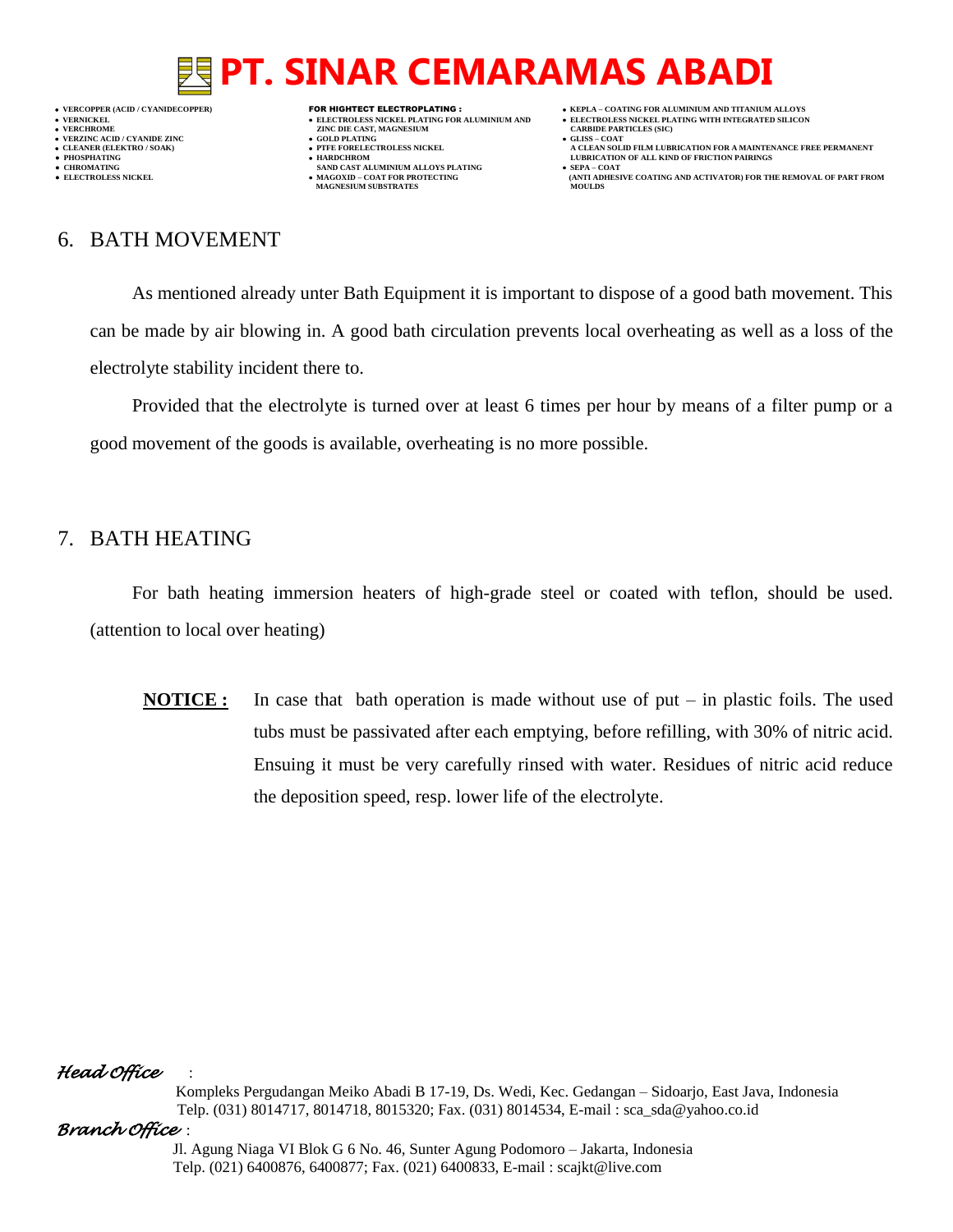

- 
- 

- **VERT AND AGNESIUM CARBIDE PARTICLES (SOLD PLATING ASSESSMENT ASSESSMENT ASSESSMENT ASSESSMENT ASSESSMENT ASSESSMENT ASSESSMENT ASSESSMENT ASSESSMENT ASSESSMENT ASSESSMENT ASSESSMENT ASSESSMENT ASSESSMENT ASSESSMENT ASSESS**
- 
- 
- **● CHROMATING SAND CAST ALUMINIUM ALLOYS PLATING SEPA – COAT MAGNESIUM SUBSTRATES MOULDS**
- **VERCOPPER (ACID / CYANIDECOPPER)** FOR HIGHTECT ELECTROPLATING :  **KEPLA – COATING FOR ALUMINIUM AND TITANIUM ALLOYS**
	-
	-
- **CLEANER (ELEKTRO / SOAK) PTFE FORELECTROLESS NICKEL A CLEAN SOLID FILM LUBRICATION FOR A MAINTENANCE FREE PERMANENT ● PHOSPHATING HARDCHROM LUBRICATION OF ALL KIND OF FRICTION PAIRINGS**
- **● ELECTROLESS NICKEL MAGOXID – COAT FOR PROTECTING (ANTI ADHESIVE COATING AND ACTIVATOR) FOR THE REMOVAL OF PART FROM**

## 8. BATH CONTROL

As usual at all the electroless deposition processes, it is extremely important to meet the exact continuous dosage of the bath components and other deposition parameters (temperature, pH, etc.)

Temperature, pH value as well as metal content should be controlled by automatic analysis -,

measuring – and dosing equipments.

We shall be pleased to inform you of corresponding equipments.

## 9. OPERATING CONDITIONS

|                                        | Operating range                    | Optimum     |
|----------------------------------------|------------------------------------|-------------|
| a) Temperature ${}^{\circ}C$           | $82 - 93$                          | $88 - 90$   |
| b) pH value                            | $4.2 - 5.2$                        | $4.7 - 4.9$ |
| c) Nickel concentration $g/l$          | $5.2 - 6.0$                        | 5.7         |
| d) Load of bath dm2/litre              | $0.5 - 2.5$                        | 1.25        |
| e) Deposition speed at 88 $^{\circ}$ C | $18 - 22$ my/h                     |             |
| f) Possible MTO on steel               | Up to 10 are economically possible |             |
| g) Possible MTO on Alu                 | Up to 8 are economically possible  |             |

h) Influence on bath temperature and pH value:

With increasing bath temperature the deposition speed mount; the deposition rates shov/n on page

1 correspond to a temperature of 91 0C and a pH value of 4.7.

A temperature over 93 oC should be avoided.

### *Head Office* :

 Kompleks Pergudangan Meiko Abadi B 17-19, Ds. Wedi, Kec. Gedangan – Sidoarjo, East Java, Indonesia Telp. (031) 8014717, 8014718, 8015320; Fax. (031) 8014534, E-mail : sca\_sda@yahoo.co.id

### *Branch Office* :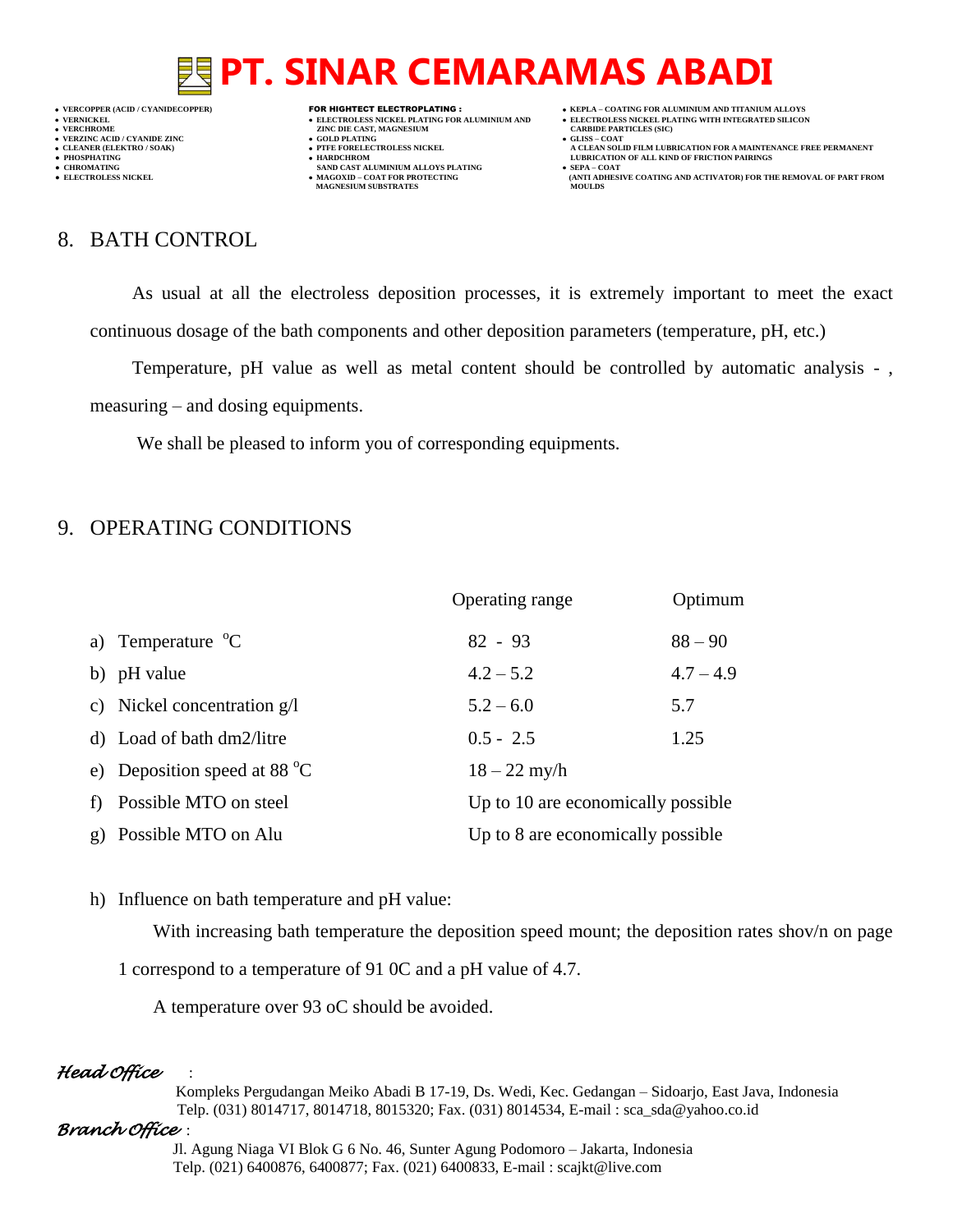

- 
- 

- **VERFORM ZINC DIE CAST, MAGNESIUM CARBIDE PARTICLES (SIC)**<br> **CARBIDE PARTING**
- 
- 
- **● CHROMATING SAND CAST ALUMINIUM ALLOYS PLATING SEPA – COAT MAGNESIUM SUBSTRATES**
- **VERCOPPER (ACID / CYANIDECOPPER)** FOR HIGHTECT ELECTROPLATING :  **KEPLA – COATING FOR ALUMINIUM AND TITANIUM ALLOYS**
	-
- **CLEANER (ELEKTRO / SOAK) PTFE FORELECTROLESS NICKEL A CLEAN SOLID FILM LUBRICATION FOR A MAINTENANCE FREE PERMANENT ● PHOSPHATING HARDCHROM LUBRICATION OF ALL KIND OF FRICTION PAIRINGS** 
	- **ELECTROLESS AND ACTIVATOR) FOR THE REMOVAL OF PART FROM (ANTI ADHESIVE COATING AND ACTIVATOR) FOR THE REMOVAL OF PART FROM <b>MOULDS**

i) pH value :

The pH value is raised with diluted potash lye of 10 volume.% chem. pure and lowered by means of 10 vol.% chem. pure sulphuric acid. All additions must be carried out slowly and under powerful stirring. Please pay attention to the difference in temperature at the occasion of the pH control. The pH control follows either with a meter which is standardized regularly, or with pH paper.

## 10. STRAGE INFORMATION

All HR 101 chemical should be used within 10-12 month from date of purchase. For easy reference we provide a batch number on every container.

### 11. Effluent treatment

The HR 101 process contains acid and nickel salts. All waste water must be treated in accordance with local effluent control regulations prior to discharge.

### 12. PRETREATMENT

An optimal pretreatment of the pieces is the precondition for unobjectable result of the electroless nickel-plating. If aluminium has to be coated, we recommend our cyanide – free aluminium adhesion pickling, which is well-known for outstanding adhesive power. We shall be pleased to advise you.

#### *Head Office* :

 Kompleks Pergudangan Meiko Abadi B 17-19, Ds. Wedi, Kec. Gedangan – Sidoarjo, East Java, Indonesia Telp. (031) 8014717, 8014718, 8015320; Fax. (031) 8014534, E-mail : sca\_sda@yahoo.co.id

#### *Branch Office* :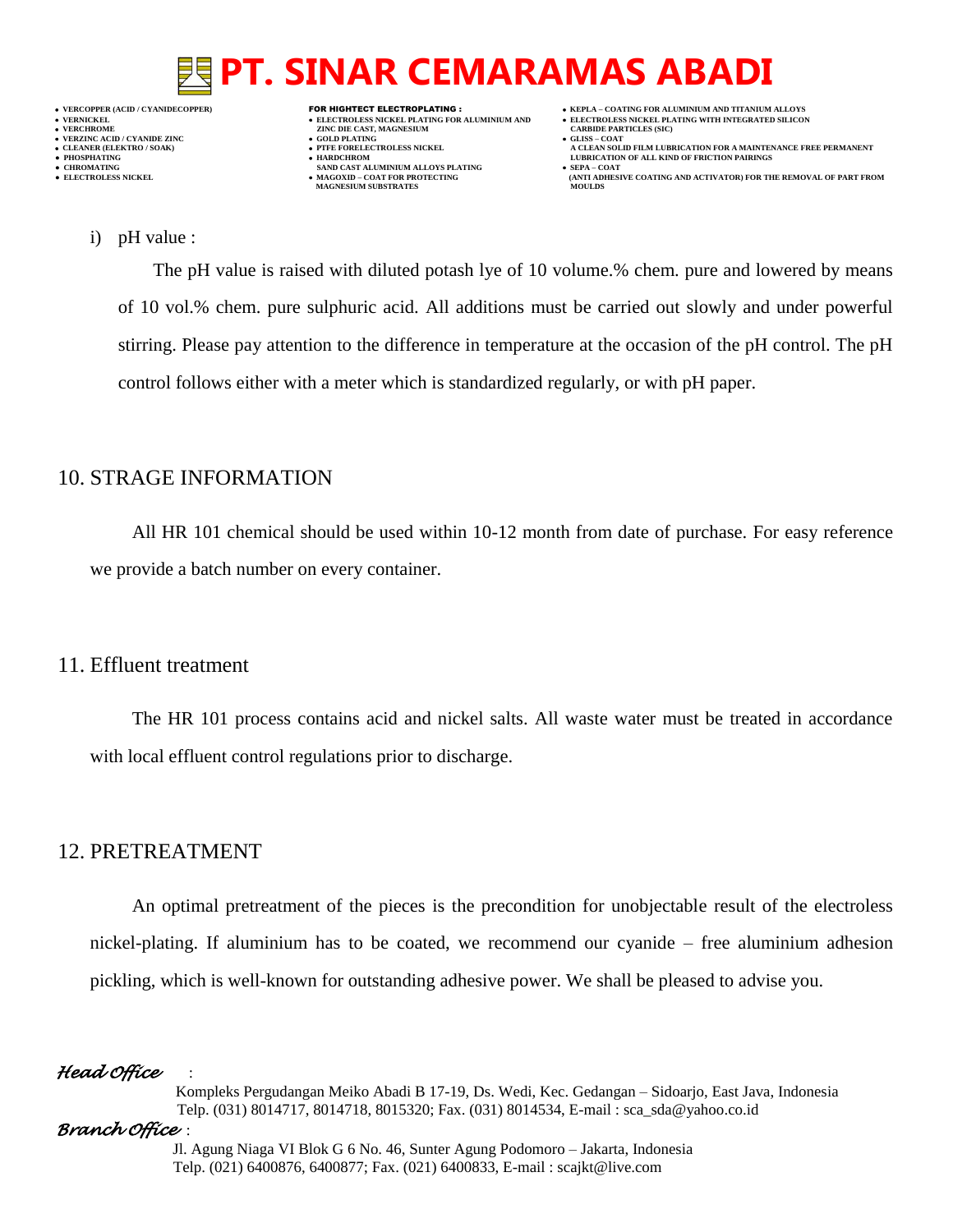

- 
- 

- **VERT ASSESSED ASSESSED ASSESSED ASSESSED ASSESSED ASSESSED ASSESSED ASSESSED ASSESSED ASSESSED ASSESSED ASSESSED ASSESSED ASSESSED ASSESSED ASSESSED ASSESSED ASSESSED ASSESSED ASSESSED ASSESSED ASSESSED ASSESSED ASSESSED**
- 
- 
- **● CHROMATING SAND CAST ALUMINIUM ALLOYS PLATING SEPA – COAT MAGNESIUM SUBSTRATES MOULDS**
- **VERCOPPER (ACID / CYANIDECOPPER)** FOR HIGHTECT ELECTROPLATING :  **KEPLA – COATING FOR ALUMINIUM AND TITANIUM ALLOYS**
	-
- **CLEANER (ELEKTRO / SOAK) PTFE FORELECTROLESS NICKEL A CLEAN SOLID FILM LUBRICATION FOR A MAINTENANCE FREE PERMANENT**
- **● ELECTROLESS NICKEL MAGOXID – COAT FOR PROTECTING (ANTI ADHESIVE COATING AND ACTIVATOR) FOR THE REMOVAL OF PART FROM**

### 13. REPLENISHMENT

The bath control follows by the nickel concentration of the solution. This is determined by analysis (prescriptions we put with pleasure at your disposal) and maintained on the required value by identical addition of HR 101 part 1 and part 3.

The nickel concentration should not drop below 5.0 g/l.

For a constant deposition speed it is very important to make dosage regularly and in small intervals. It must be mixed at each addition.

| <b>Nickel Concentration</b><br>(g/l) | Additions in ml<br>HR 101 part 1 | Additions in ml<br>HR 101 part 3 |
|--------------------------------------|----------------------------------|----------------------------------|
| 5.6                                  | 1.5                              | 1.5                              |
| 5.5                                  | 3.0                              | 3.0                              |
| 5.3                                  | 4.5                              | 4.5                              |
| 5.1                                  | 7.5                              | 7.5                              |
| 4.9                                  | 9.0                              | 9.0                              |
| 4.6                                  | 13.5                             | 13.5                             |
| 4.4                                  | 15.0                             | 15.0                             |

# **TABULATION OF REPLENISHMENT**

We recommend you, not to let fall the nickel concentration below 5.0 g/l

The added nickel quantity should, in any case, not exceed 10% of the initial concentration.

### *Head Office* :

 Kompleks Pergudangan Meiko Abadi B 17-19, Ds. Wedi, Kec. Gedangan – Sidoarjo, East Java, Indonesia Telp. (031) 8014717, 8014718, 8015320; Fax. (031) 8014534, E-mail : sca\_sda@yahoo.co.id

### *Branch Office* :